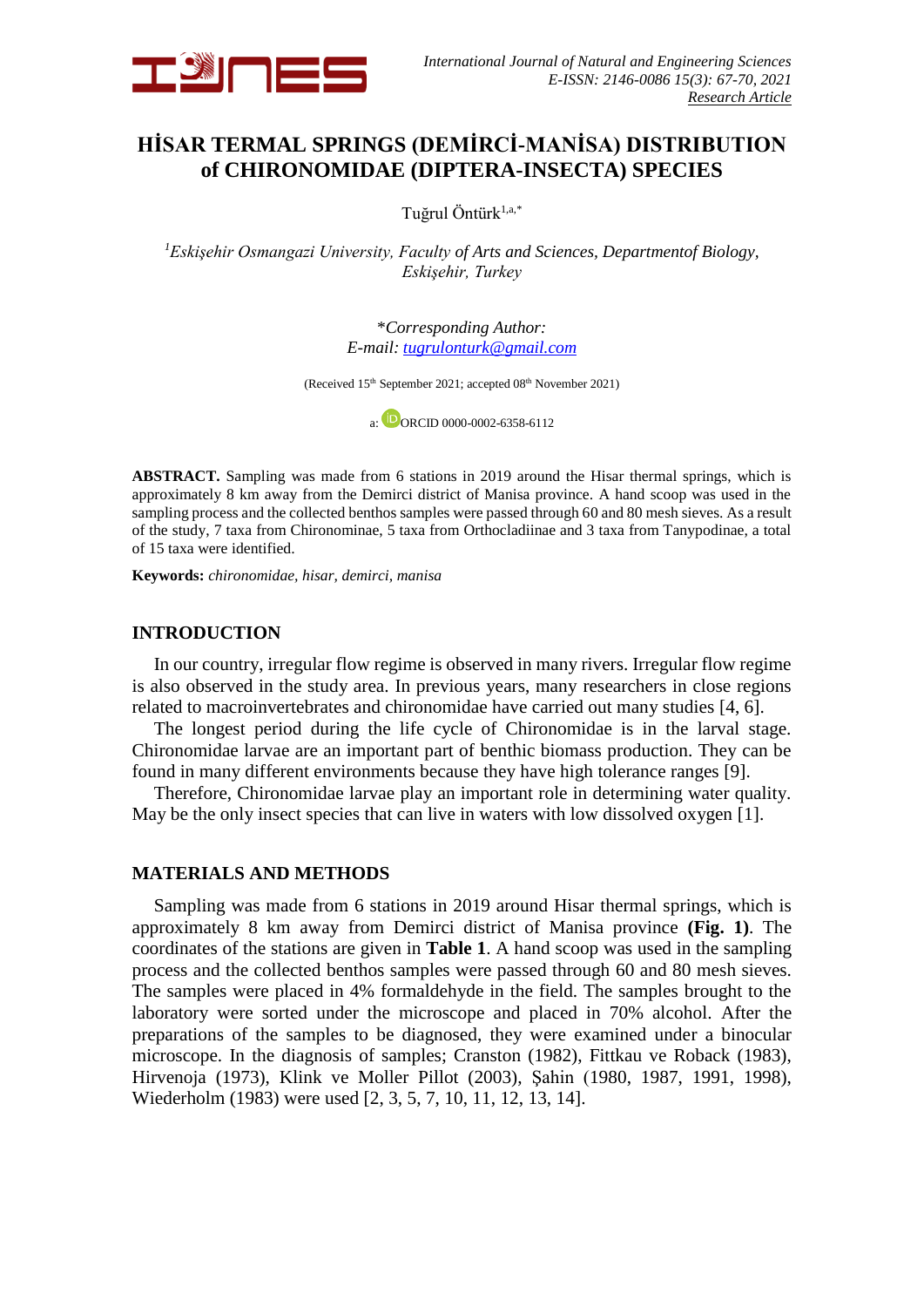

*Fig. 1. Study area and stations.*

*Table 1. Sampling stations coordinates.*

| <b>Station</b><br>number | Coordinate                |
|--------------------------|---------------------------|
| 1                        | 39°01'55.4"N 28°42'31.4"E |
| $\mathcal{D}_{\cdot}$    | 39°01'56.7"N 28°42'00.4"E |
| 3                        | 39°01'52.4"N 28°41'37.2"E |
| 4                        | 39°01'42.8"N 28°41'31.0"E |
| $\overline{\phantom{1}}$ | 39°01'35.8"N 28°41'02.6"E |
| 6                        | 39°01'22.6"N 28°40'21.6"E |

# **RESULTS AND DISCUSSION**

As a result of the study, 15 taxa were identified. The systematic distribution of these taxa according to the stations is given in **Table 2**. Chironominae took the first place with the most taxa (7 taxa). Orthocladiinae follows it with 5 taxa and finally Tanypodinae with 3 taxa. The most common species was *Polypedilum (T.) scalaenum* (Schrank, 1803) at 4 stations. The least amount of *Microtendipes pedellus* (De Geer 1776) was seen in only 1 station. When we examine the stations, it is the 6th station with 9 taxa where the most taxa are seen. There is a 3rd station with at least 3 taxa.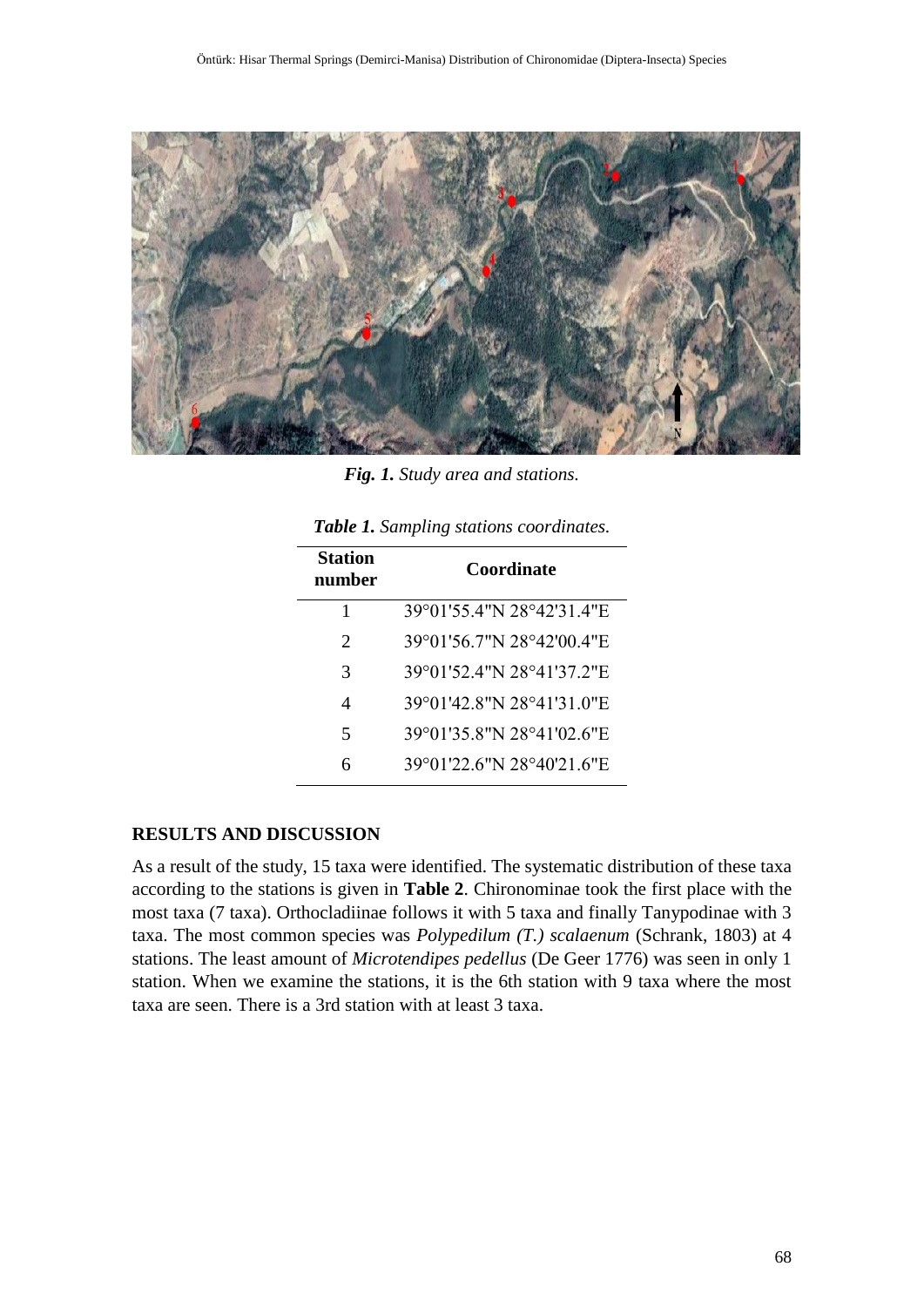| Taxa                                                | <b>Stations</b> |
|-----------------------------------------------------|-----------------|
| Tanypodinae                                         |                 |
| Conchapelopia sp.                                   | 1, 2, 3         |
| Ablabesmyia (A.) monilis (Linnaeus, 1758)           | 1, 2,           |
| Procladius (Holotanypus) sp.                        | 4,6             |
| <b>Orthocladiinae</b>                               |                 |
| Cricotopus (Isocladius) sylvestris (Fabricius 1794) | 4, 5, 6         |
| Paratrichocladius rufiventris (Meigen, 1830)        | 1, 2, 3         |
| Cricotopus (C.) viereriensis Goetghebuer 1935       | 1, 2,           |
| Rheocricotopus (R. ) fuscipes (Kieffer, 1909)       | 5,6             |
| Orthocladius sp.                                    | 4,6             |
| <b>Chironominae</b>                                 |                 |
| Polypedilum (T.) scalaenum (Schrank, 1803)          | 3, 4, 5, 6      |
| Chironomus (C.) anthracinus Zetterstedt, 1860       | 4, 5, 6         |
| Chironomus (C.) plumosus (Linnaeus, 1758)           | 5, 6            |
| Cryptochironomus defectus (Kieffer 1913)            | 4, 5            |
| Micropsectra sp.                                    | 5, 6            |
| Tanytarsus sp.                                      | 5, 6            |
| Microtendipes pedellus (De Geer 1776)               | 4               |

*Table 2. Distribution of taxa belonging to Chironomidae at stations.*

Chironomidae species are among the most common benthic invertebrates in almost every season [8].

The highest number of individuals found in rivers in high altitude regions is Orthocladiinae in Chironomidae. However, when we look at the general distribution, we see that Chironominae species are dominant. Chirominea species can tolerate living in high temperature and low oxygen [1].

As we said above, Chironomidae species are among the important groups in determining the water quality. However, many factors affecting water quality also affect biological existence.

4 taxa were determined at the first and second stations. Among these 4 taxa, the species with the highest population density is *Paratricochladius rufiventris* (Meigen, 1830). The species with the least population density is *Ablabesmyia (A.) monilis* (Linnaeus, 1758).

At the third station, the most common species was *Polypedilum (T.) scalaenum* (Schrank, 1803). The least common species is *Conchapelopia sp.* has been.

*Microtendipes pedellus (De Geer 1776)* was seen only at station 4. Both the benthic structure of the station and its biological structure reveal the tolerance range of this species to pollution.

*Polypedilum (T.) scalaenum (Schrank, 1803) stands out as the species with the highest* density at the fifth and sixth stations. This shows us that *Polypedilum (T.) scalaenum* (Schrank, 1803) is one of the species with the highest tolerance.

#### **CONCLUSION**

With this study, we aimed to reveal the chironomidae species diversity of the Hisar thermal springs area. However, it will be easier to determine the species diversity of chironomidae with the data to be obtained as a result of more comprehensive studies. In